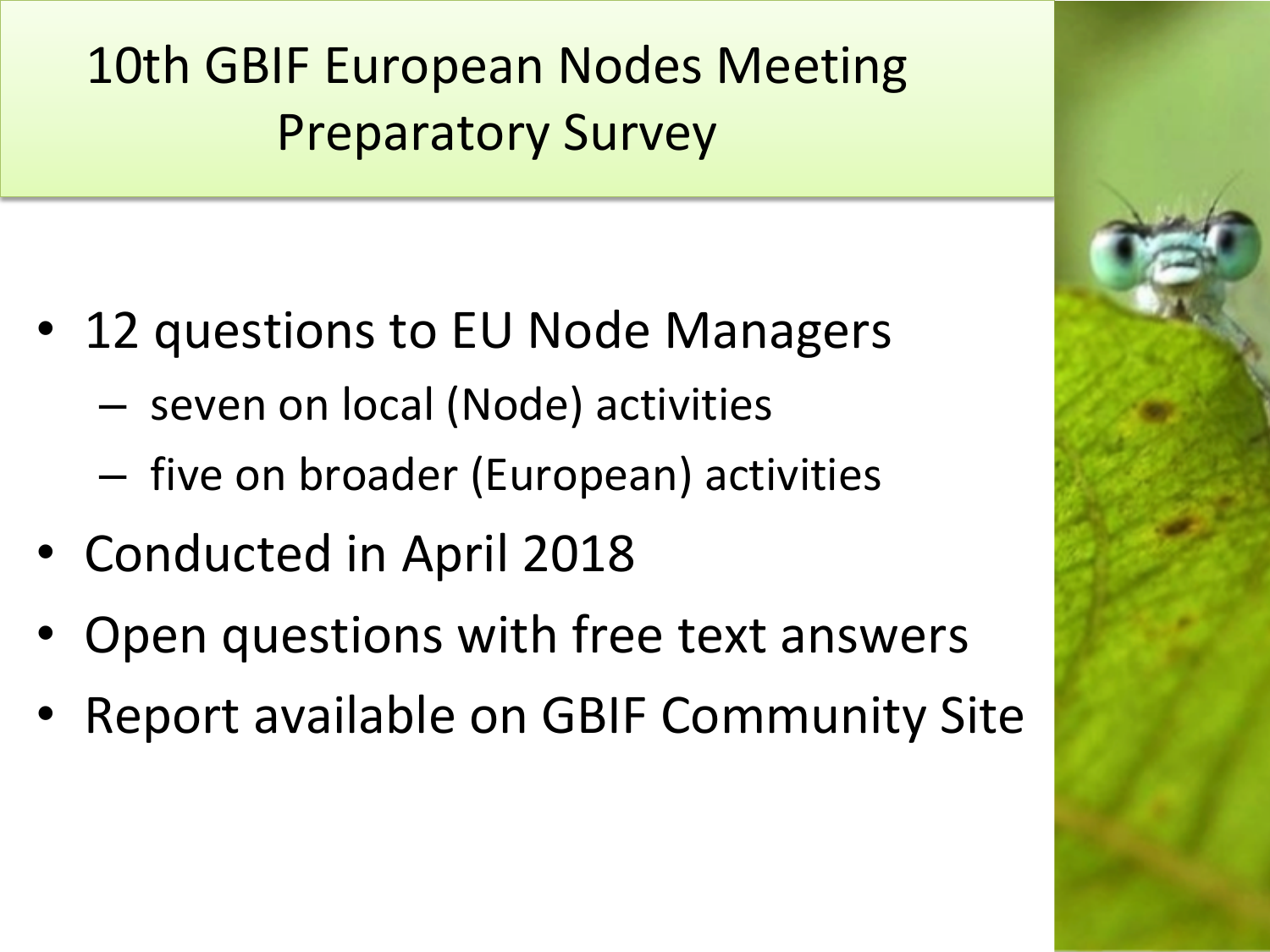# Participation

- 14 country participants (out of 22)
- 3 associate participants (CETAF, Naturalis & SP2000)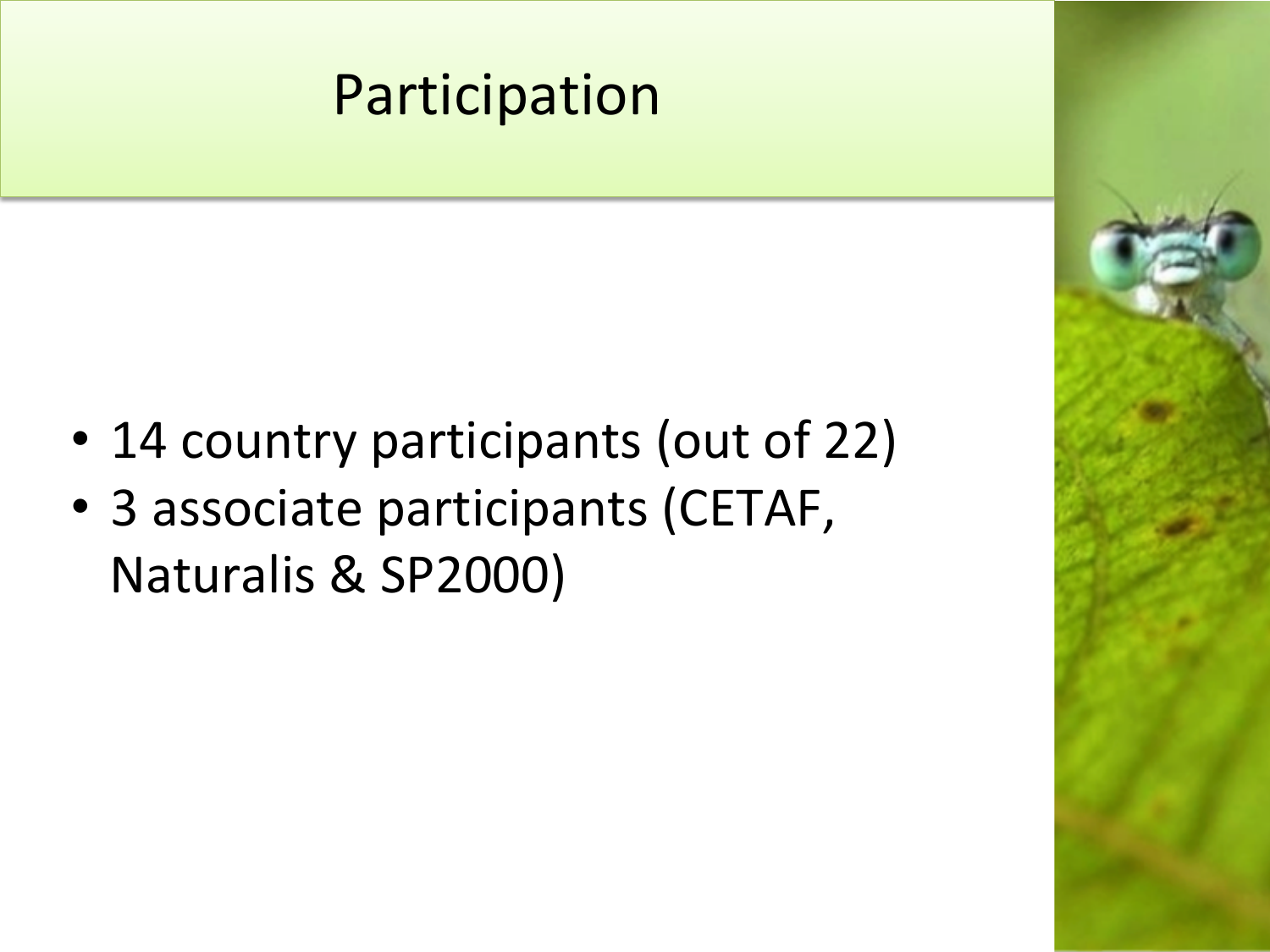**Preliminary question** on attending the meeting

Reasons why the node managers doesn't come: 

• Conflicting meetings, lack of time (also due to lack of human resources)  $3$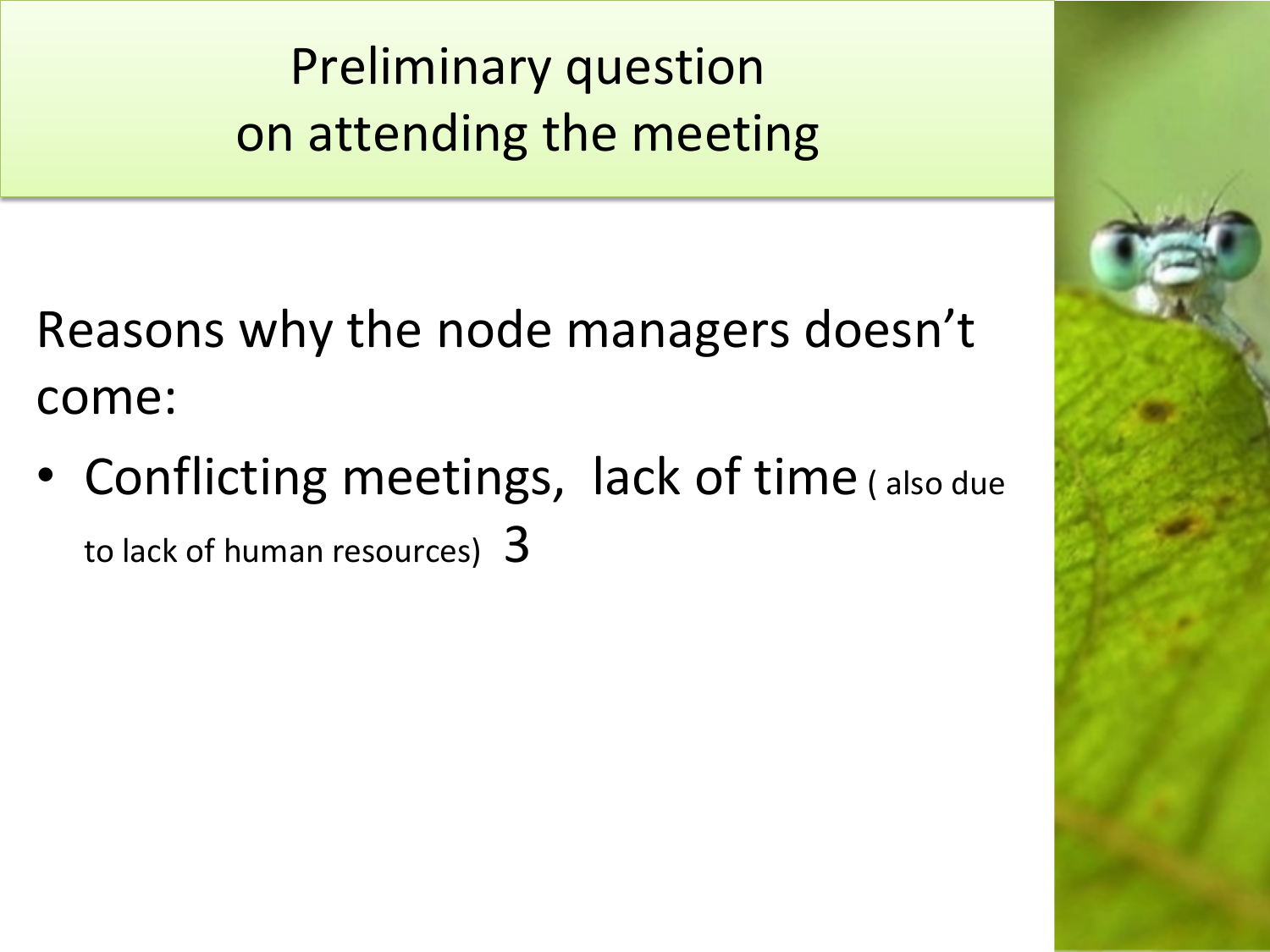# Q1 : Node status How established and sustainable is your Node?

- Most of the respondent nodes see themselves:
- well established
- sustainable (but depending on futur funds)
- $\Rightarrow$  sometimes inconsistency between engagement in GBIF and functioning of the node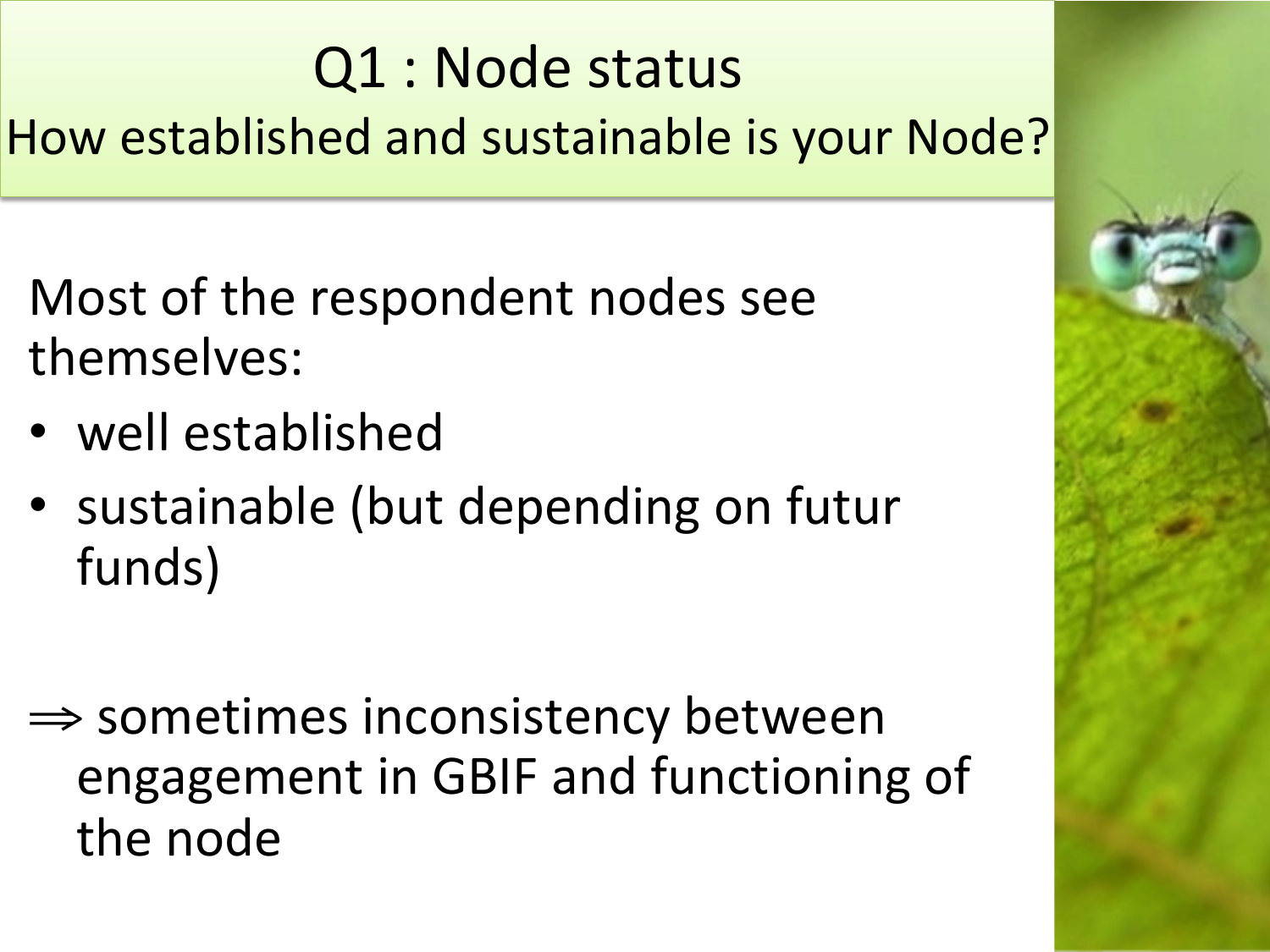# Q1 : Node Staff

Usually consider understaffed regarding the work which must be done

Lots of part-time and project-based staff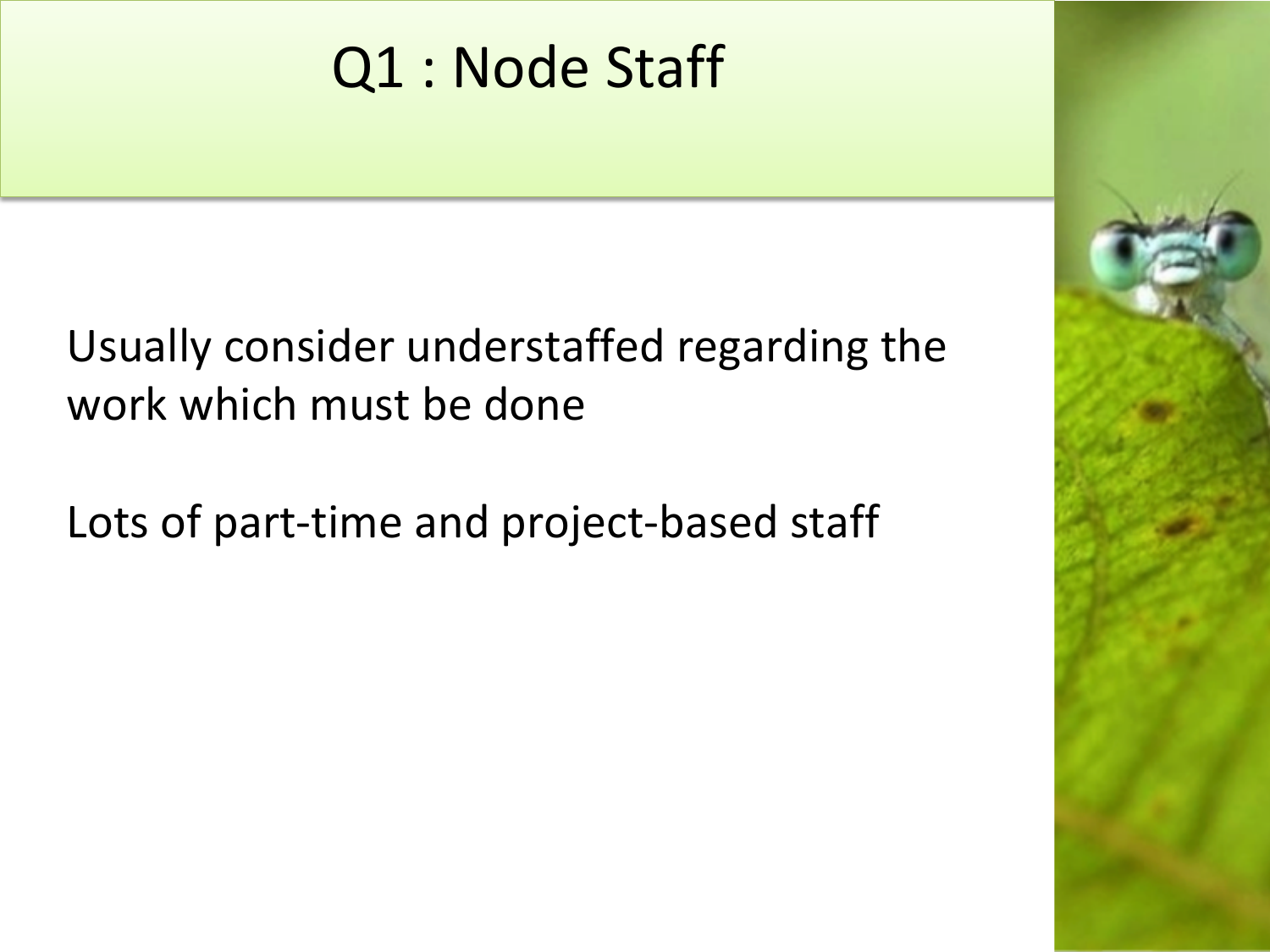### Q2: self-assesment

Yes: 

Sweden, Netherlands, Belgium, Luxemburg, Norway 

No (not yet?)

Germany, Andorra, Spain, Portugal,Danmark, naturlais assicuate, PL

Yes but a long long time ago

France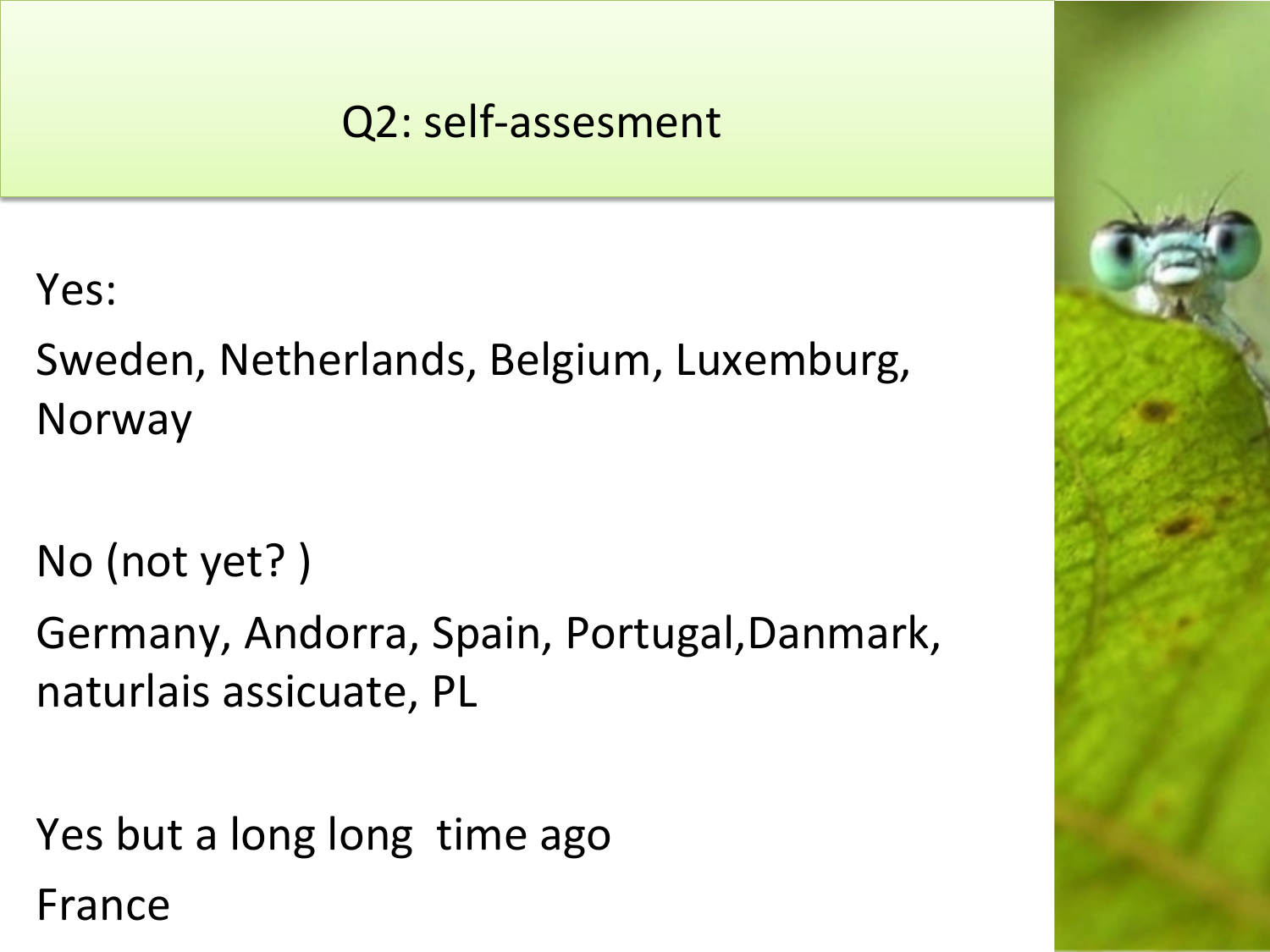# **Q3: What are the main projects you are** working on?

- Data Mobilization/publishing
- New or improvement of portals (most based on ALA)
- Collections
- Citizen science
- Capacity enhancement (training, CESP)
- IAS
- Lots of others : AntaBIF, Annotation, Specific thematic (soil, threaten, genetic, freshwater..), EU directives, Data Analysis, Data Validation, Checklists, elearning, indicators, Linnaeus NG software ...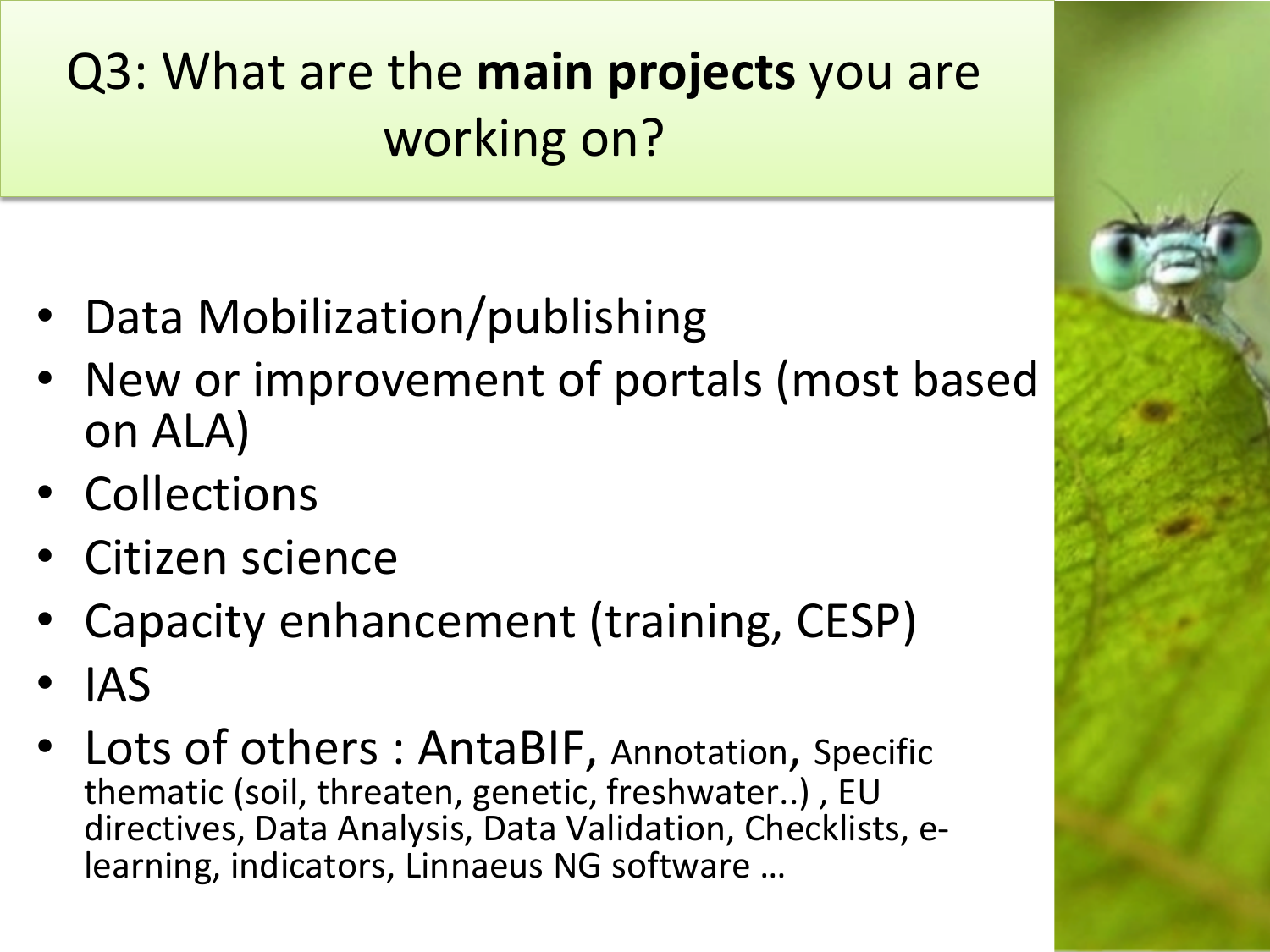### Q4: Strengths & Weaknesses

- **Good networking**
- **Technical process/softwares**
- **Portal / Living atlases community**
- **Staff**

• 

- Legal entity
- Training/support
- Being thematic node
- Open source development
- **Decentralisation**
- Governance structure/support
- **Good data coverage**
- Lack of resources (funds and/or staff)
- **Involvement with stakeholders/administrative issues**
- **Time dedicated to GBIF**
- Need for digitization of collections
- Lack of ICT experience
- Communication, improvement of stakeholders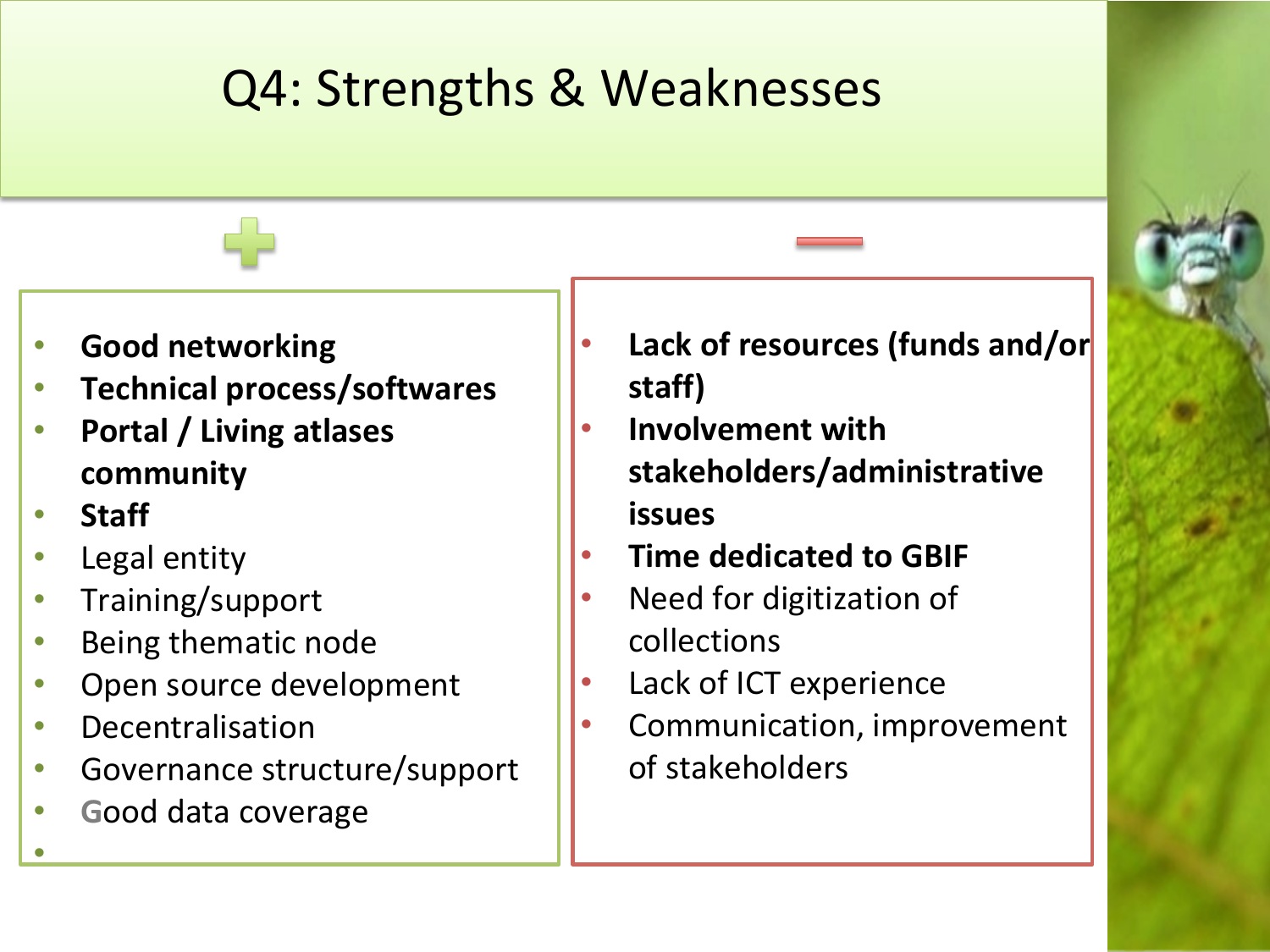# Q5: Opportunities & Threats

- **New or better data portal/RI**
- **GBIF** recognition
- Data provision/new data types
- Special interest Networks
- Openness agenda
- Raising of CZ activities
- Links with Lifewatch, agencies for Nature conservation
- Being at heart of Eu (1)
- **Insecure long term** funding
- **Politics**
- **Staff issues (turn** over, short contracts, time dedicated to GBIF)
	- Turning observers
	- Other initiatives as competitors
- No indicator of DQ in GBIF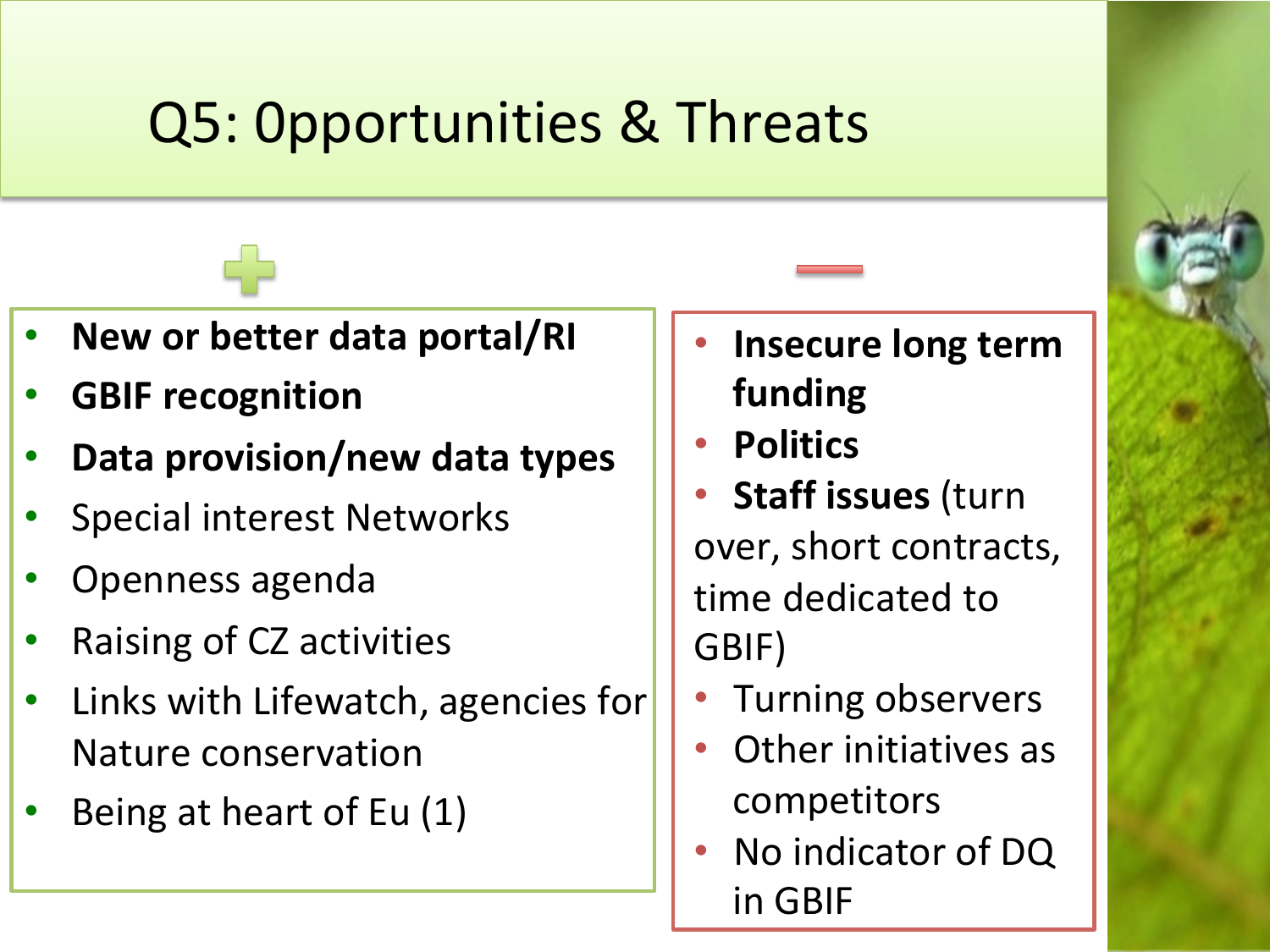### Q6: attending **GBIF's Webinars**

### **All except PT due to overload work**

**See as really usefull**

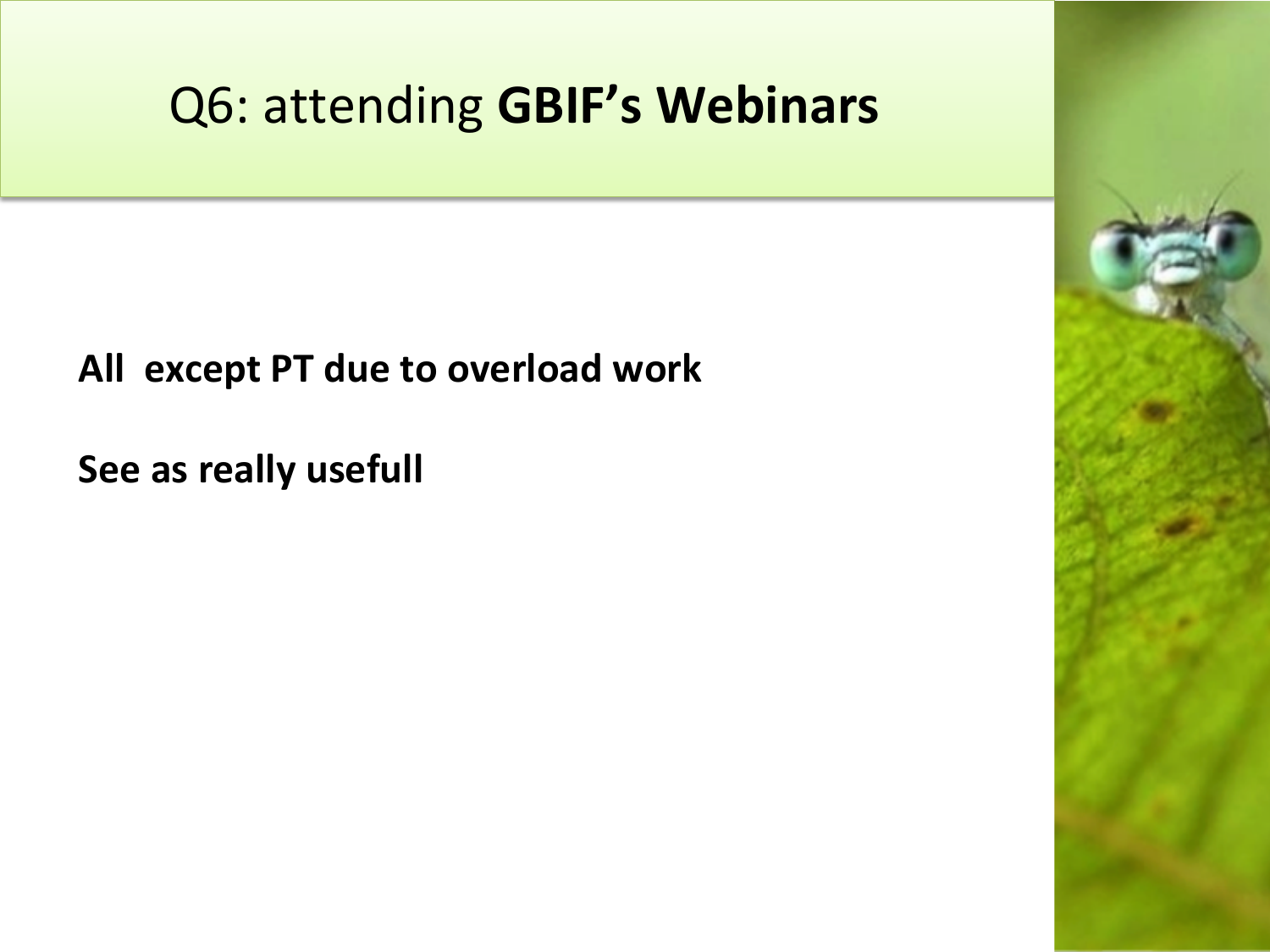## Q7: For observer: **How is your situation regarding the signature of the GBIF MoU?**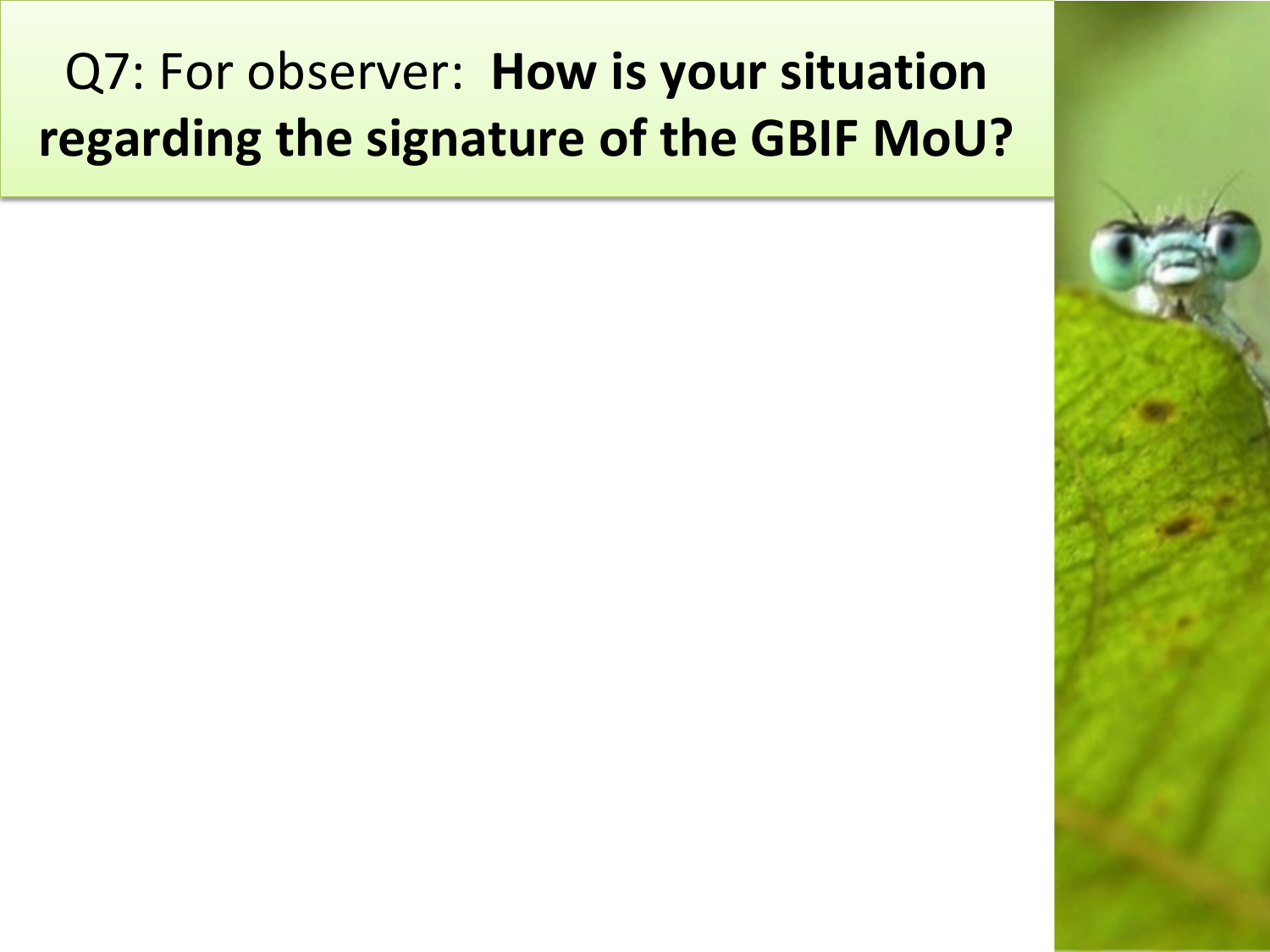**Q8: What are the broader projects** you are involved in?

Regional NelC, LifeWatch, DINA, CETAF, DiSSCO, EUROPEANA, COST, BioDiverSa, Eklipse, IceDIG, EEA, CESP

### **global**

COL+, TDWG, BOLD, FishBase, GEOBON, UNEP/GEO 6, ABCD 3, **GGBN** (Global Genome Biodiversity Network), **AnnoSys** (generic Annotation System), **BioCASe** Provider Software, **World Flora Online**, Names registration for algae (Phycobank), JACQ (joint herbarium management system), CESP, UICN, IPBES, RDA, ISTC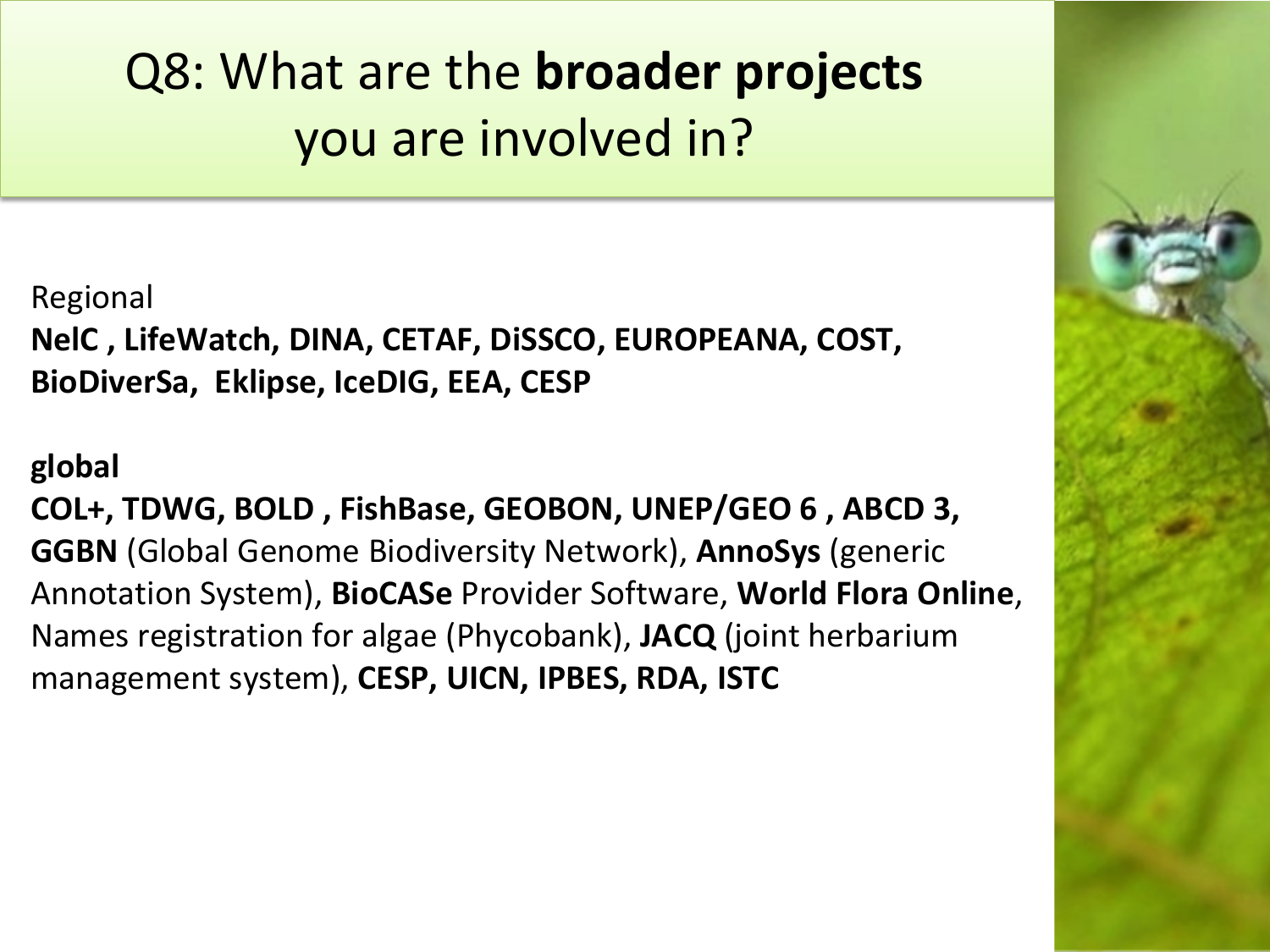## Q9: collaborations/interactions with other GBIF Nodes?

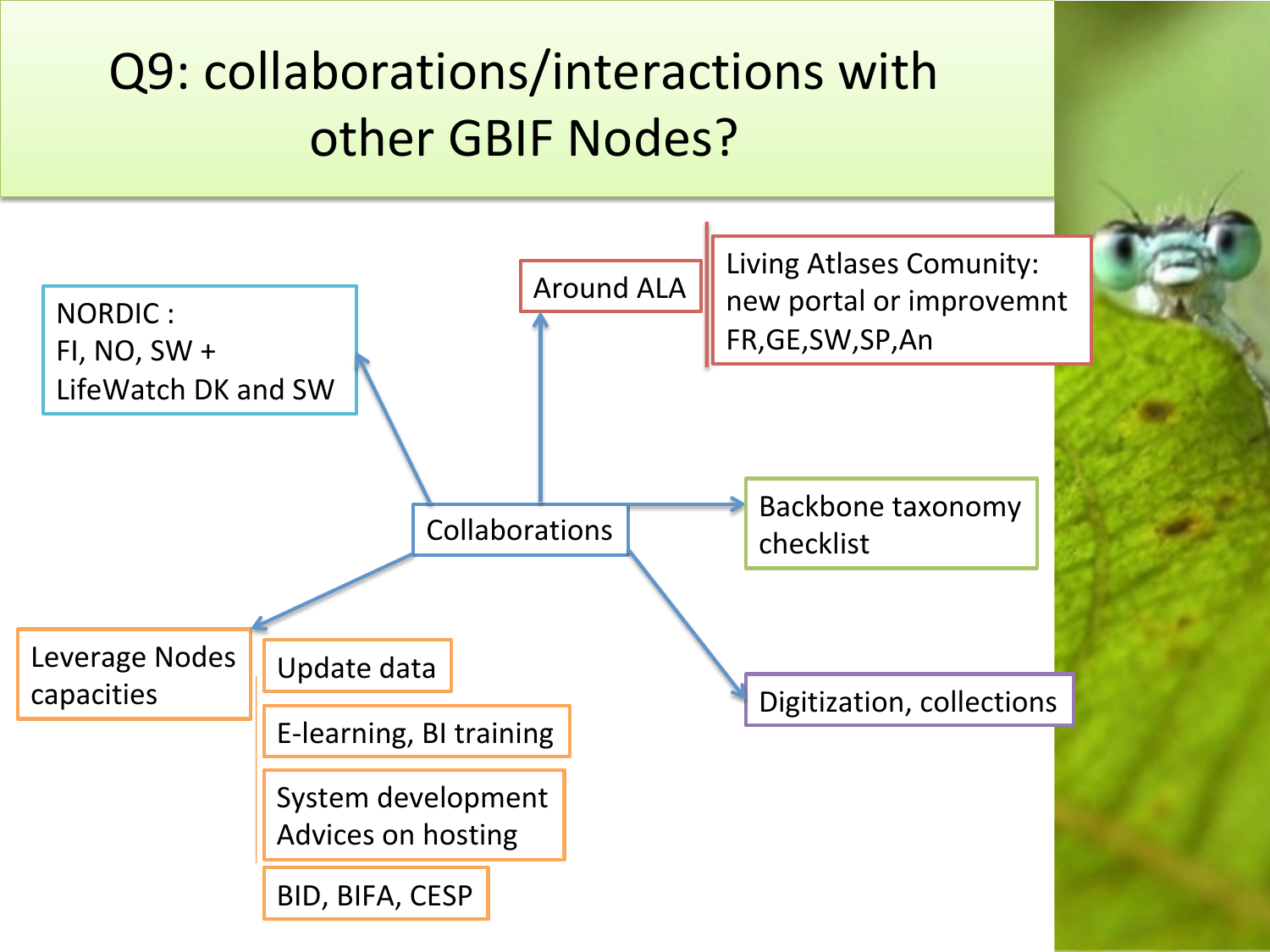# Q10: What can you offer to other European Nodes?

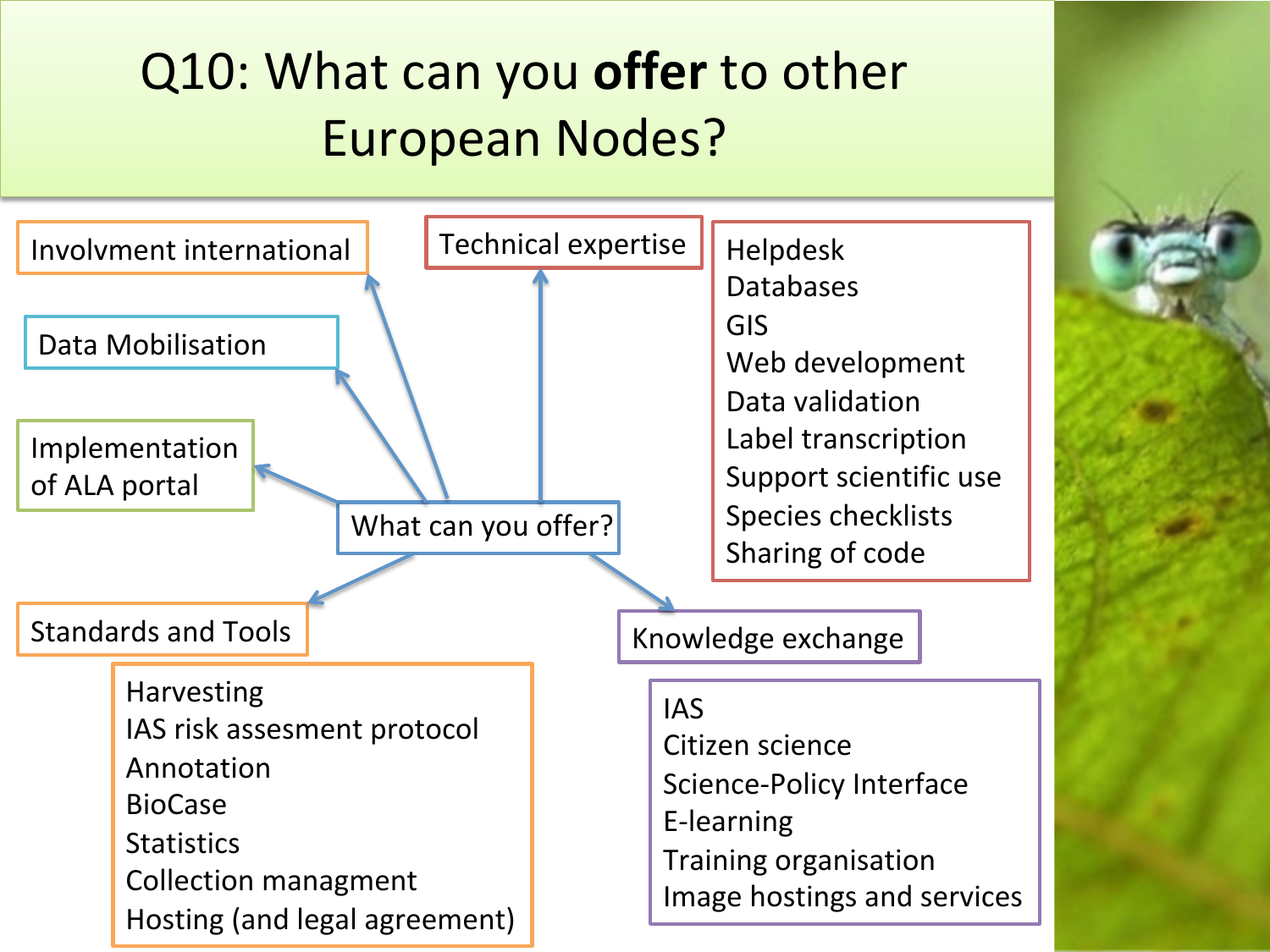Q11: What do you expect and/or desire from other European Nodes? 

- Knowledge exchange and Best Practice sharing
- **Especially on improving Data quality/validation**
- **Common Digit/mobilization initiatives**
- Joint proposal (H2020...)
- **Communication between nodes**
- **Thematic areas**
- **Training/BDI/Teaching collaboration**
- **ALA portal dev and community**
- Strategies to connect node activities with DiSSCo, TDWG, RDA...
- Others: time commitment to follow the EU work plan, Translations, MOOC, sharing checklist, user-end, joint initiatives to offer free geographic objects and biological terms, GBIF History and priorities